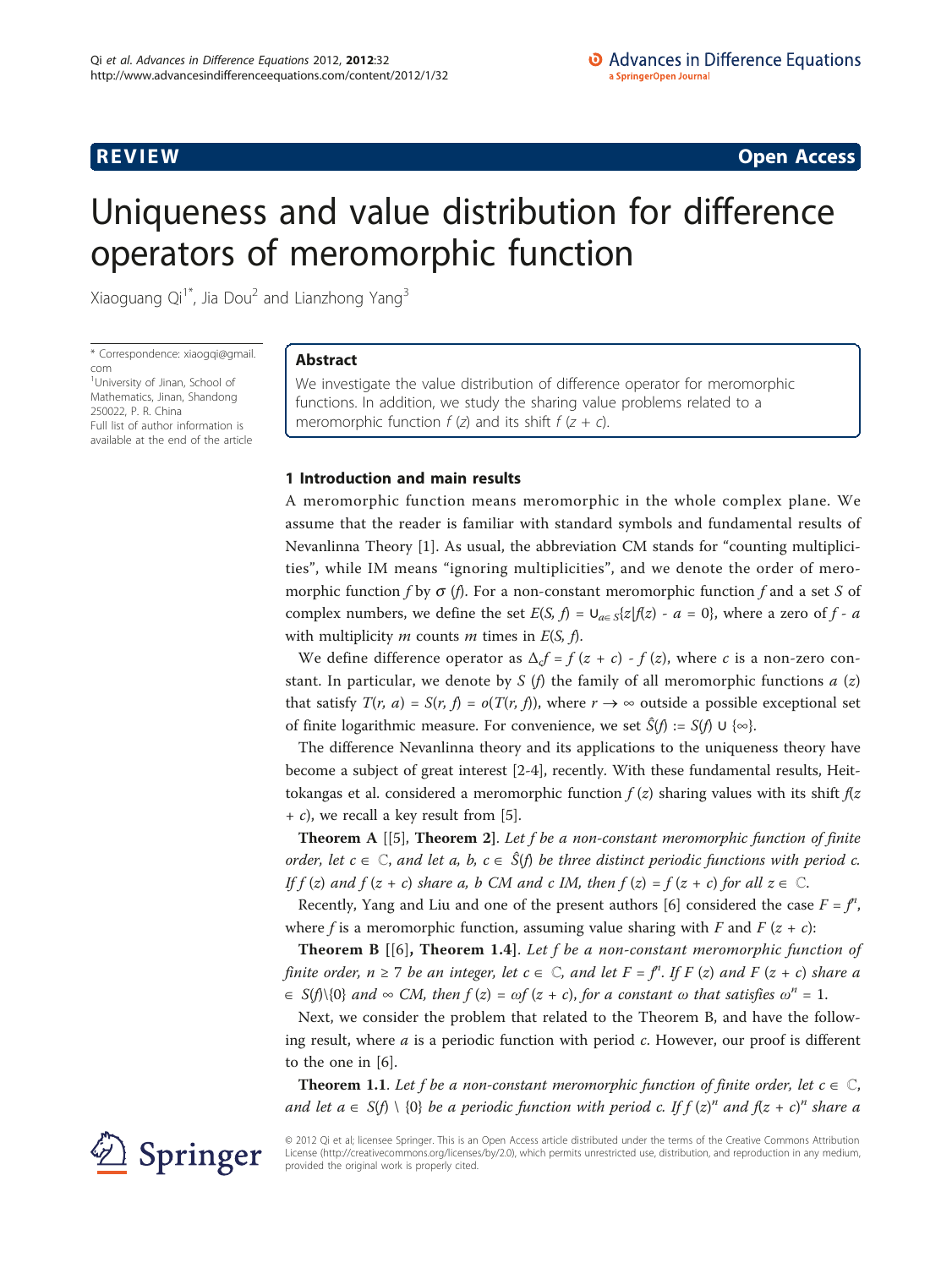and  $\infty$  CM, and  $n \geq 4$  is an integer, then  $f(z) = \omega f(z + c)$ , for a constant  $\omega$  that satisfies  $\omega^n = 1$ .

### Remarks.

(1) Theorem 1.1 is not true, if  $a = 0$ . This can be seen by considering  $f(z) = e^{z^2}$ . Then  $f(z)^n$  and  $f(z + c)^n$  share 0 and  $\infty$  CM, however,  $f(z) \neq \omega f(z + c)$ , where *n* is a positive integer.

(2) Theorem 1.1 does not remain valid when  $n = 1$ . For example,  $f(z) = e^{z} + 1$  and  $f(z + c) = e^{z+c} + 1$ , where  $c \neq 2\pi i$ . Clearly,  $f(z)$  and  $f(z + c)$  share 1 and  $\infty$  CM, however,  $f(z) \neq \omega f(z + c)$  for  $\omega^n = 1$ . Unfortunately, we have not succeeded in reducing the condition  $n \geq 4$  to  $n \geq 2$  in Theorem 1.1, and we also cannot give a counterexample when  $n = 2$ , 3 at present.

(3) We give an example to show that the restriction of finite order in Theorem 1.1 cannot be deleted. This can be seen by taking  $f(z) = e^{e^z}$ ,  $ne^c = -1$ . Then  $f(z)^n$  and  $f(z + c)^n$  share 1 and  $\infty$  CM, however,  $f(z) \neq \omega f(z + c)$ , where *n* is a positive integer.

In 1976, Gross asked the following question [[\[7](#page-8-0)], Question 6]:

**Question.** Can one find (even one set) finite sets  $S_i$  ( $j = 1, 2$ ) such that any two entire functions f and g satisfying  $E(S_j, f) = E(S_j, g)$  (j = 1, 2) must be identical?

Since then, many results have been obtained for this and related topics (see [\[8-11](#page-8-0)]). We recall the following result given by Yi [[9](#page-8-0)].

**Theorem C** [[[9\]](#page-8-0), **Theorem 1**]. Let  $S_1 = \{ \omega \mid \omega^n + a\omega^{n-1} + b = 0 \}$ , where  $n \ge 7$  is an integer, a and b are two non-zero constants such that the algebraic equation  $\omega^n$  + a $\omega^n$  $1 + b = 0$  has no multiple roots. If f and g are two entire functions satisfying  $E(S_1, f) =$  $E(S_1, g)$ , then  $f = g$ .

Afterwards, Fang and Lahiri [\[12\]](#page-8-0) got the result for meromorphic functions.

**Theorem D** [[[12\]](#page-8-0), **Theorem 1**]. Let S<sub>1</sub> be defined as Theorem C and S<sub>2</sub> = {∞}. Assume that f and g are two meromorphic functions satisfying  $E(S_i, f) = E(S_i, g)$  for  $j =$ 1,2. If f has no simple poles and  $n \ge 7$ , then  $f = g$ .

Next, we give a difference analog of Theorem D that replacing g with  $f(z + c)$ , and obtain the following result.

**Theorem 1.2.** Let  $S_1$  be defined as Theorem C and  $S_2 = \{ \infty \}$ . Assume that f is a meromorphic function of finite order satisfying  $E(S_j, f) = E(S_j, f(z + c))$  for  $j = 1,2$ . If  $n \ge 6$ and  $\overline{N}(r, f) < \frac{n-3}{n-1}T(r, f) + S(r, f)$ , then  $f(z) = f(z + c)$  for all  $z \in \mathbb{C}$ .

We investigate the value distribution of difference polynomials of meromorphic (entire) functions. Let f be a transcendental meromorphic function, and let  $n$  be a positive integer. Concerning to the value distribution of  $f^{\prime}f^{\prime}$ , Hayman [[[13](#page-8-0)], Corollary to Theorem 9] proved that  $f^{\prime\prime}f$  takes every non-zero complex value infinitely often if  $n \geq$ 3. Mues [[\[14](#page-8-0)], Satz 3] proved that  $\hat{f}f - 1$  has infinitely many zeros. Later on, Bergwei-ler and Eremenko [[[15\]](#page-8-0), Theorem 2] showed that  $ff - 1$  has infinitely many zeros also. As an analog result in difference, Laine and Yang [[16\]](#page-8-0) investigated the value distribution of difference products of entire functions, and obtained the following: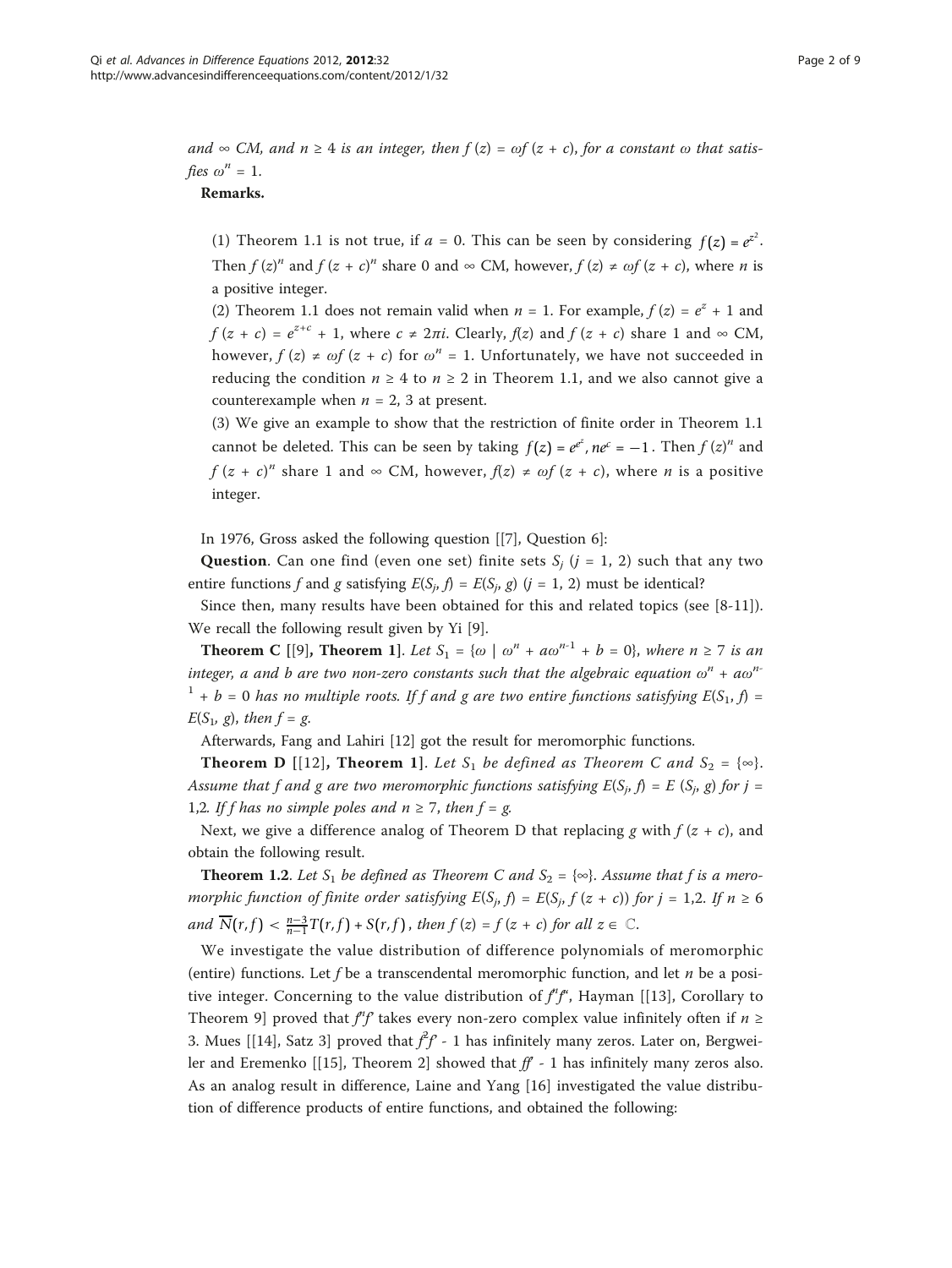**Theorem E**  $[16]$  $[16]$ , **Theorem 2**. Let f be a transcendental entire function of finite order, and let c be a non-zero complex constant. Then for  $n \geq 2$ ,  $f(z)^n f(z + c)$  assumes every non-zero value  $a \in \mathbb{C}$  infinitely often.

In a recent article, one of the present authors considered the value distribution of f  $(z)^{n}$  ( $f(z)$  - 1)  $f(z + c)$ , the result may be stated as follows:

**Theorem F**  $[17]$ , **Theorem 1**]. Let f be a transcendental meromorphic function of finite order  $\sigma(f)$ , let  $a \neq 0$  be a small function with respect to f, and let c be a non-zero complex constant. If the exponent of convergence of the poles of f satisfies

 $\lambda(\frac{1}{f}) < \sigma(f)$  and  $n \geq 2$ , then  $f(z)^n$  (f - 1)  $f(z + c)$  - a has infinitely many zeros.

In this article, we replace  $f(z + c)$  with  $\Delta_c f$ , and consider the value distribution of f  $(z)^{n}(f(z) - 1)\Delta_{c} f$ . We get the following results:

**Theorem 1.3.** Let f be a transcendental meromorphic function of finite order  $\sigma(f)$  and  $\Delta_t f \neq 0$ , let  $a \neq 0$  be a small function with respect to f, and let c be a non-zero complex constant. If the exponent of convergence of the poles off satisfies  $\lambda(\frac{1}{f}) < \sigma(f)$  and  $n \geq 3$ , then  $f(z)^n$  (f - 1) $\Delta_c f$  - a has infinitely many zeros.

**Corollary 1.4.** Let f be a transcendental entire function of finite order and  $\Delta_t f \neq 0$ , let  $a \neq 0$  be a small function with respect to f, and let c be a non-zero complex constant. Then for  $n \geq 3$ ,  $f(z)^n(f - 1)\Delta_f - a$  has infinitely many zeros.

In particular, if  $a$  is a non-zero polynomial in Corollary 1.4, then Corollary 1.4 can be improved.

**Theorem** 1.5. Let f be a transcendental entire function of finite order and  $\Delta_c f \neq 0$ , let a be a non-zero polynomial, and let c be a non-zero complex constant. Then for  $n \geq 2$ , f  $(z)^n$  (f - 1) $\Delta$   $f$  - a has infinitely many zeros.

### 2 Preliminary lemmas

**Lemma 2.1.** [[\[4](#page-8-0)], Theorem 2.1] Let f be a meromorphic function of finite order, and let  $c \in \mathbb{C}$  and  $\delta \in (0, 1)$ . Then

$$
m\left(r,\frac{f(z+c)}{f(z)}\right)+m\left(r,\frac{f(z)}{f(z+c)}\right)=o\left(\frac{T(r,f)}{r^{\delta}}\right)=S(r,f).
$$

Chiang and Feng have obtained similar estimates for the logarithmic difference [[\[3](#page-8-0)], Corollary 2.5], and this study is independent from [[4\]](#page-8-0).

**Lemma 2.2.** [[\[4](#page-8-0)], *Lemma 2.3*] Let f be a meromorphic function of finite order and  $c \in$ C. Then for any small function  $a \in S$  (f) with period c,

$$
m\left(r,\frac{\Delta_{c}f}{f-a}\right)=S(r,f).
$$

**Lemma 2.3.** [[[3\]](#page-8-0), Theorem 2.1] Let f be a meromorphic function of finite order  $\sigma$  (f), and let c be a non-zero constant. Then, for each  $\varepsilon > 0$ , we have

$$
T(r, f(z+c)) = T(r, f(z)) + O(r^{\sigma(f)-1+\varepsilon}) + O(\log r).
$$

**Lemma 2.4.** [[\[18](#page-8-0)], Theorem 2.4.2] Let f be a transcendental meromorphic solution of

$$
f^n A(z, f) = B(z, f),
$$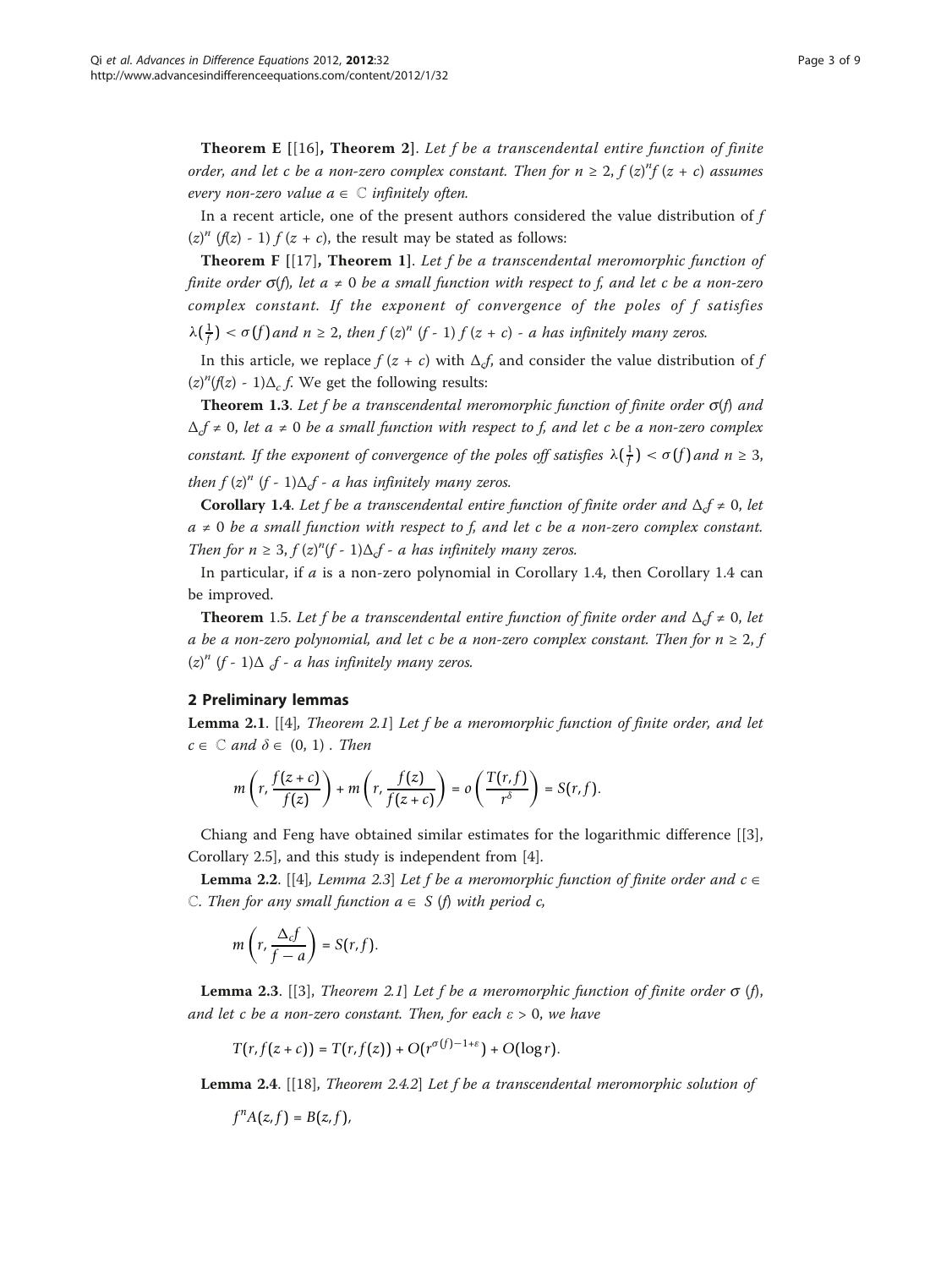where  $A(z, f)$ ,  $B(z, f)$  are differential polynomials in f and its derivatives with small meromorphic coefficients  $a_{\lambda}$ , in the sense of  $m(r, a_{\lambda}) = S(r, f)$  for all  $\lambda \in I$ . If the deg(B  $(z, f) \le n$ , then  $m(r, A(z, f)) = S(r, f)$ .

**Lemma 2.5.** Let f be a finite order entire function and  $\Delta_c f \neq 0$ , and let c be a nonzero constant. Then

$$
m(r, ff'\Delta_c f) \geq T(r, f) + S(r, f).
$$

Proof. Since f is an entire function with finite order, we deduce from Lemma 2.2 and the Lemma of logarithmic derivative that

$$
3T(r, f) = T(r, f^{3}) = m(r, f^{3}) + S(r, f)
$$
  
\n
$$
\leq m\left(r, \frac{f^{3}}{f'\Delta_{c}f}\right) + m(r, f f'\Delta_{c}f) + S(r, f)
$$
  
\n
$$
= m\left(r, \frac{f^{2}}{f'\Delta_{c}f}\right) + m(r, f f'\Delta_{c}f) + S(r, f)
$$
  
\n
$$
\leq T\left(r, \frac{f'}{f}\right) + T\left(r, \frac{\Delta_{c}f}{f}\right) + m(r, f f'\Delta_{c}f) + S(r, f)
$$
  
\n
$$
\leq 2N\left(r, \frac{1}{f}\right) + m(r, f f'\Delta_{c}f) + S(r, f)
$$
  
\n
$$
\leq 2T(r, f) + m(r, f f'\Delta_{c}f) + S(r, f).
$$

Hence, we get

$$
m(r, ff'\Delta_c f) \geq T(r, f) + S(r, f). \tag{1}
$$

# 3 Proof of Theorem 1.1

Since  $f(z)^n$  and  $f(z + c)^n$  share a and  $\infty$  CM, we obtain that

$$
\frac{f(z+c)^n - a(z+c)}{f(z)^n - a(z)} = e^{Q(z)},
$$
\n(2)

where  $Q(z)$  is a polynomial. From Lemma 2.1, we know that T  $(r, e^{Q(z)}) = m (r, e^{Q(z)})$  $= S(r, f)$ . Rewrite (2) as

$$
f(z+c)^n = e^{Q(z)}(f(z)^n - a(z) + a(z)e^{-Q(z)}).
$$
 (3)

Set

$$
G(z)=\frac{f(z)^n}{a(z)(1-e^{-Q(z)})}.
$$

If  $e^{Q(z)} \boxtimes 1$ , then we apply the Valiron-Mohon'ko theorem and the second main theorem to  $G(z)$ , and get

$$
nT(r, f) + S(r, f) = T(r, G) \le \overline{N}\left(r, \frac{1}{G}\right) + \overline{N}(r, G) + \overline{N}\left(r, \frac{1}{G - 1}\right) + S(r, G)
$$
  
\n
$$
\le \overline{N}\left(r, \frac{1}{f}\right) + \overline{N}(r, f) + \overline{N}\left(r, \frac{1}{f(z)^{n} - a(z) + a(z)e^{-Q(z)}}\right) + S(r, f)
$$
  
\n
$$
\le \overline{N}\left(r, \frac{1}{f}\right) + \overline{N}(r, f) + \overline{N}\left(r, \frac{1}{f(z + c)}\right) + S(r, f)
$$
  
\n
$$
\le 2T(r, f) + T(r, f(z + c)) + S(r, f).
$$
 (4)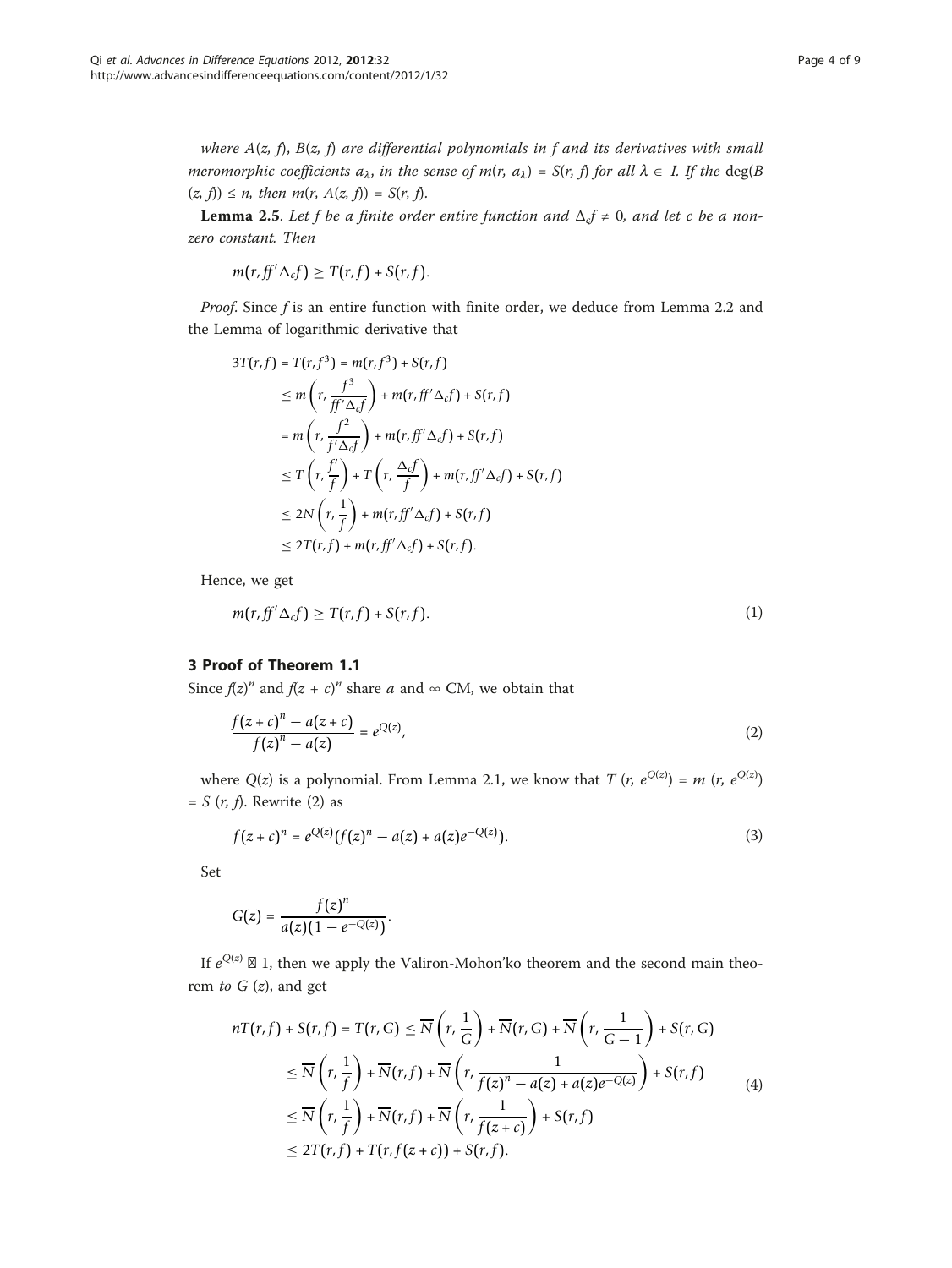Combining (4) with Lemma 2.3, we get

$$
nT(r,f) \leq 3T(r,f) + O(r^{\sigma(f)-1+\varepsilon}) + S(r,f),
$$

which contradicts that  $n \geq 4$ . Therefore,  $e^{Q(z)} \equiv 1$ , that is,  $f(z)^n = f(z + c)^n$ , so we have  $f(z) = \omega f(z + c)$ , for a constant  $\omega$  with  $\omega^n = 1$ .

# 4 Proof of Theorem 1.2

From the assumption of Theorem 1.2, we get that

$$
\frac{f(z+c)^n + af(z+c)^{n-1} + b}{f(z)^n + af(z)^{n-1} + b} = e^{Q(z)},
$$
\n(5)

where  $Q(z)$  is a polynomial. Applying Lemma 2.1, we obtain that T  $(r, e^{Q(z)}) = m$   $(r,$  $e^{Q(z)}$ ) = *S* (*r*, *f*). Rewrite (5) as

$$
f(z+c)^{n} + af(z+c)^{n-1} = e^{Q(z)} \left( f(z)^{n} + af(z)^{n-1} + b - \frac{b}{e^{Q(z)}} \right).
$$
 (6)

If  $e^{Q(z)} \boxtimes 1$ , applying the second main theorem for three small functions, we get

$$
nT(r, f) + S(r, f) = T(r, f(z)^n + af(z)^{n-1})
$$
  
\n
$$
\leq \overline{N} \left( r, \frac{1}{f(z)^n + af(z)^{n-1}} \right) + \overline{N}(r, f(z)^n + af(z)^{n-1})
$$
  
\n
$$
+ \overline{N} \left( r, \frac{1}{f(z)^n + af(z)^{n-1} + b - \frac{b}{e^{Q(z)}}} \right) + S(r, f)
$$
  
\n
$$
\leq \overline{N}(r, f) + \overline{N} \left( r, \frac{1}{f(z+c)^{n-1}(f(z+c) + a)} \right)
$$
  
\n
$$
+ \overline{N} \left( r, \frac{1}{f(z)^{n-1}(f(z) + a)} \right) + S(r, f)
$$
  
\n
$$
\leq 3T(r, f) + 2T(r, f(z+c)) + S(r, f).
$$

Combining (4.3) with Lemma 2.3, we get

$$
nT(r,f) \leq 5T(r,f) + O(r^{\sigma(f)-1+\varepsilon}) + S(r,f),
$$

which contradicts  $n \ge 6$ . Hence,  $e^{Q(z)} \equiv 1$ , we conclude by (5) that

$$
f(z+c)^{n} + af(z+c)^{n-1} = f(z)^{n} + af(z)^{n-1}.
$$
\n(8)

Set  $G(z) = \frac{f(z)}{f(z+c)}$ . If  $G(z)$  is non-constant, then we have from (8)

$$
f(z) = -\frac{aG(G^{n-1} - 1)}{G^n - 1} = -a\frac{G^{n-1} + \dots + G}{G^{n-1} + \dots + 1}.
$$
\n(9)

Making use of the standard Valiron-Mohon'ko lemma, we get from (9) that

$$
T(r, f) = (n - 1)T(r, G) + S(r, f).
$$
 (10)

Noting that  $n \ge 6$ , we deduce that 1 is not a Picard value of  $G^n$ . Suppose that  $a_j \in \{0\}$ \ 1}  $(j = 1, 2,..., n - 1)$  are the distinct roots of equation  $h^n - 1 = 0$ . Applying the second main theorem to  $G$ , we conclude by  $(9)$  that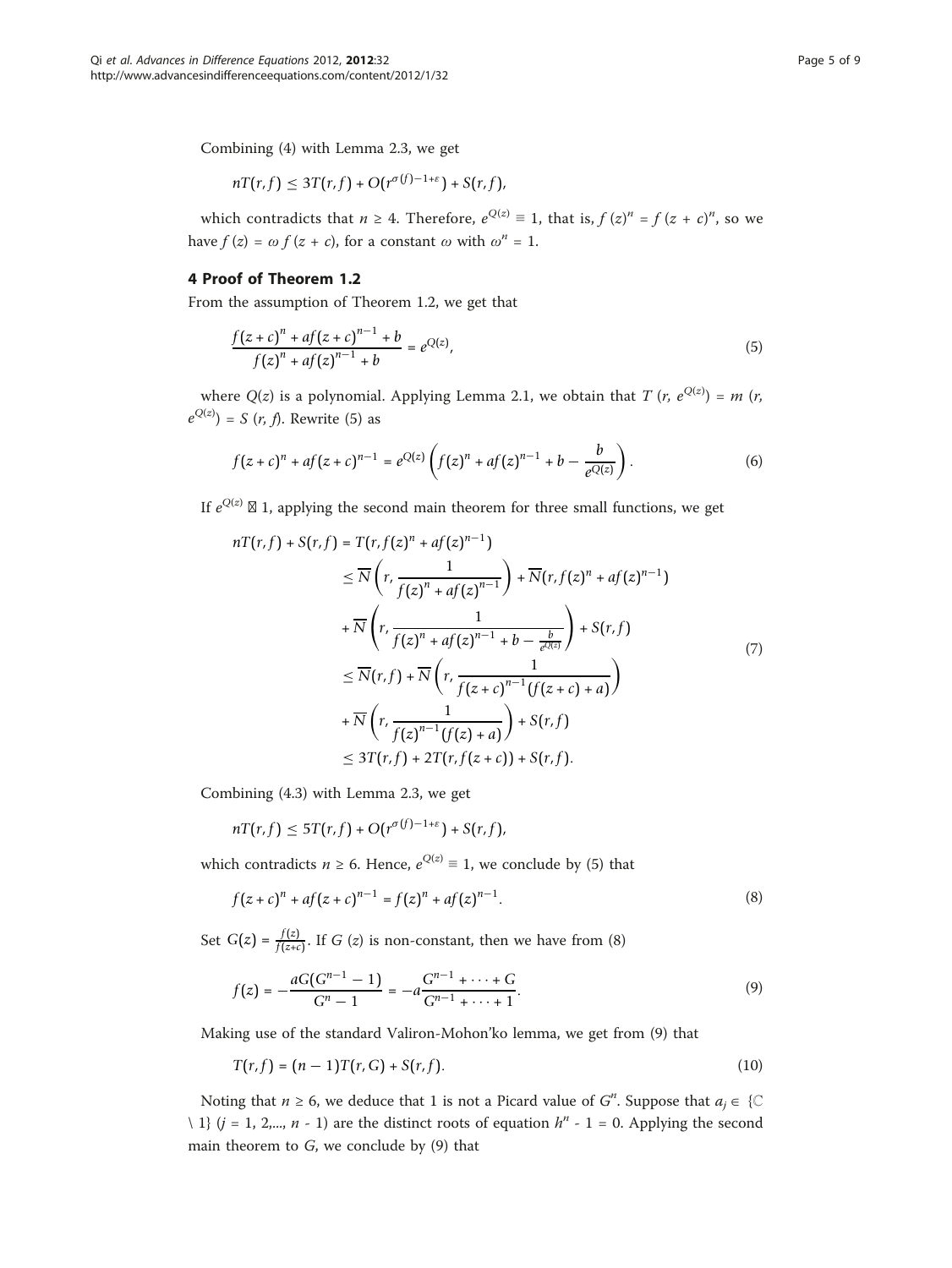$$
(n-3)T(r,G) \leq \sum_{j=1}^{n-1} \overline{N}\left(r, \frac{1}{G-a_j}\right) + S(r,G) = \overline{N}(r,f). \tag{11}
$$

From (10) and (11), we get  $\overline{N}(r, f) \geq \frac{n-3}{n-1}T(r, f) + S(r, f)$ , which contradicts the assumption.

So  $G(z)$  is a constant, and we get  $f(z) = tf(z + c)$ , where t is a non-zero constant. From (8), we know  $t = 1$ , therefore,  $f = g$ .

# 5 Proof of Theorem 1.3

The main idea of this proof is from [[[17\]](#page-8-0), Theorem 1], while the details are somewhat different. For the convenience of the reader, we give a complete proof.

Set  $F(z) = f^{n}(z)$  (f(z) - 1) $\Delta_{c} f$ . Since f is a transcendental meromorphic function with finite order  $\sigma(f)$ , we conclude by Lemma 2.3 that

$$
T(r, F) \leq T(r, f^{n}(z)(f(z) - 1)) + T(r, \Delta_{c}f) + S(r, f)
$$
  
\n
$$
\leq (n + 2)T(r, f) + T(r, f(z + c)) + S(r, f)
$$
  
\n
$$
\leq (n + 3)T(r, f) + O(r^{\sigma(f) - 1 + \varepsilon}) + S(r, f).
$$

Thus, we get  $S(r, F) = o(T(r, f)) = S(r, f)$ . Moreover, we get

$$
T(r, \Delta_c f) \le m(r, \Delta_c f) + O\left(r^{\lambda(\frac{1}{f})+\varepsilon}\right) + S(r, f)
$$
  
\n
$$
\le m\left(r, \frac{\Delta_c f}{f}\right) + m(r, f) + O\left(r^{\lambda(\frac{1}{f})+\varepsilon}\right) + S(r, f)
$$
  
\n
$$
\le T(r, f) + O\left(r^{\lambda(\frac{1}{f})+\varepsilon}\right) + S(r, f).
$$
\n(12)

On the other hand, we deduce by Lemma 2.2 that

$$
(n+2)T(r,f) = T(r, f^{n+1}(f-1)) + S(r,f)
$$
  
\n
$$
= m(r, f^{n+1}(f-1)) + O(r^{\lambda(\frac{1}{f})+\varepsilon}) + S(r,f)
$$
  
\n
$$
\leq m\left(r, \frac{f^{n+1}(f-1)}{F}\right) + m(r, F) + O(r^{\lambda(\frac{1}{f})+\varepsilon}) + S(r, f)
$$
  
\n
$$
\leq T\left(r, \frac{\Delta_{c}f}{f}\right) + m(r, F) + O(r^{\lambda(\frac{1}{f})+\varepsilon}) + S(r, f)
$$
  
\n
$$
\leq m\left(r, \frac{\Delta_{c}f}{f}\right) + N\left(r, \frac{1}{f}\right) + m(r, F) + O(r^{\lambda(\frac{1}{f})+\varepsilon}) + S(r, f)
$$
  
\n
$$
\leq T(r, f) + T(r, F) + O(r^{\lambda(\frac{1}{f})+\varepsilon}) + S(r, f).
$$

Hence

$$
(n+1)T(r,f) \leq T(r,F) + O\left(r^{\lambda(\frac{1}{f})+\varepsilon}\right) + S(r,f).
$$
\n(13)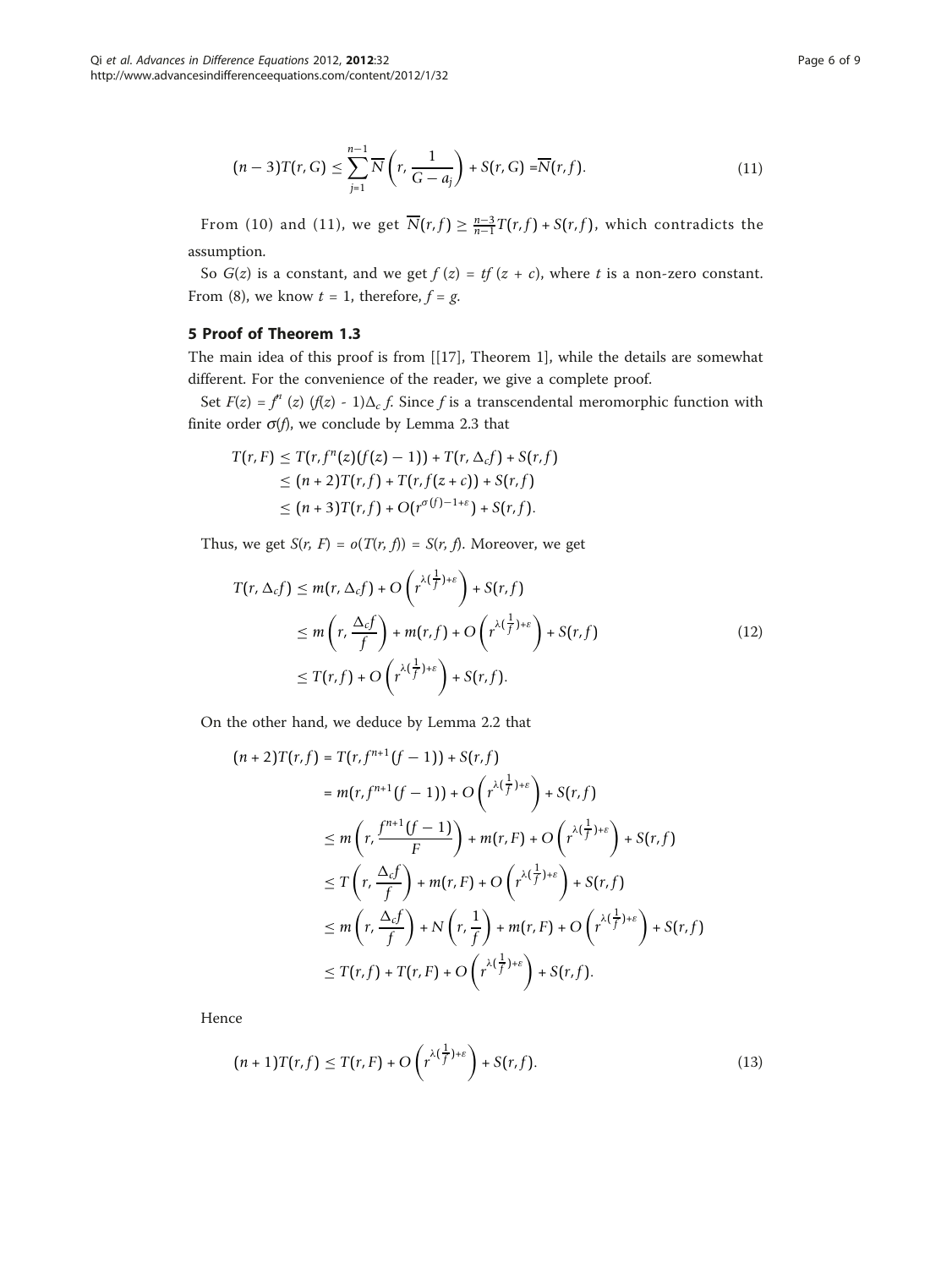The second main theorem yields

$$
T(r, F) \leq \overline{N}(r, F) + \overline{N}\left(r, \frac{1}{F}\right) + \overline{N}(r, \frac{1}{F-a}) + S(r, F)
$$
  
\n
$$
\leq \overline{N}(r, \frac{1}{F-a}) + \overline{N}\left(r, \frac{1}{f}\right) + \overline{N}\left(r, \frac{1}{f-1}\right)
$$
  
\n
$$
+ \overline{N}(r, \frac{1}{\Delta_{c}f}) + O\left(r^{\lambda(\frac{1}{f})+\varepsilon}\right) + S(r, f)
$$
  
\n
$$
\leq \overline{N}\left(r, \frac{1}{F-a}\right) + 2T(r, f) + T(r, \Delta_{c}f) + O\left(r^{\lambda(\frac{1}{f})+\varepsilon}\right) + S(r, f).
$$

From (12) and above inequality, we get that

$$
T(r, F) \le \overline{N}\left(r, \frac{1}{F-a}\right) + 3T(r, f) + O\left(r^{\lambda(\frac{1}{f})+\varepsilon}\right) + S(r, f). \tag{14}
$$

Combining (13) and (14), we have

$$
(n-2)T(r,f) \leq \overline{N}\left(r,\frac{1}{F-a}\right) + O\left(r^{\lambda(\frac{1}{f})+\varepsilon}\right) + S(r,f),
$$

which is a contradiction to the fact that f is of order  $\sigma$  (f) if F - a has finitely many zeros. The conclusion follows.

# 6 Proof of Theorem 1.5

Suppose that  $f'(f - 1)\Delta_c f - a$  admits finitely many zeros only. Then, there are two nonzero polynomials  $P(z)$ ,  $Q(z)$  such that

$$
f^{n}(f-1)\Delta_{c}f-a=P(z)e^{Q(z)}.
$$
\n(15)

Differentiating (15) and eliminating  $e^{Q(z)}$ , we obtain

$$
(f^{n} - f^{n-1})F(z, f) = a'P(z) - aP^{*}(z) - P(z)f(z)^{n-1}f'(z)\Delta_{c}f,
$$
\n(16)

where

$$
F(z,f)=(n+1)P(z)f'(z)\Delta_{c}f+P(z)f(z)(\Delta_{c}f')'-P^{*}(z)f(z)\Delta_{c}f
$$

and  $P^*(z) = P'(z) + P(z)Q'(z)$ .

First, we conclude that  $a'P(z) - aP^*(z) \boxtimes 0$ . Otherwise, if  $a'P(z) - aP^*(z) = 0$ , by integrating, then we have

$$
\frac{a}{P(z)} = Ae^{Q(z)},
$$

where A is a non-zero constant. Hence, we get  $e^{Q(z)}$  is a constant and

$$
f^{n}(z)(f(z)-1)\Delta_{c}f = BP(z)+a,
$$
\n(17)

where  $B$  is a non-zero constant. Then, from Lemma 2.3 and (17), we obtain that

$$
(n+1)T(r,f) \leq 2T(r,f) + O\left(r^{\sigma(f)-1+\varepsilon}\right) + S(r,f),
$$

which is a contradiction when  $n \geq 2$ .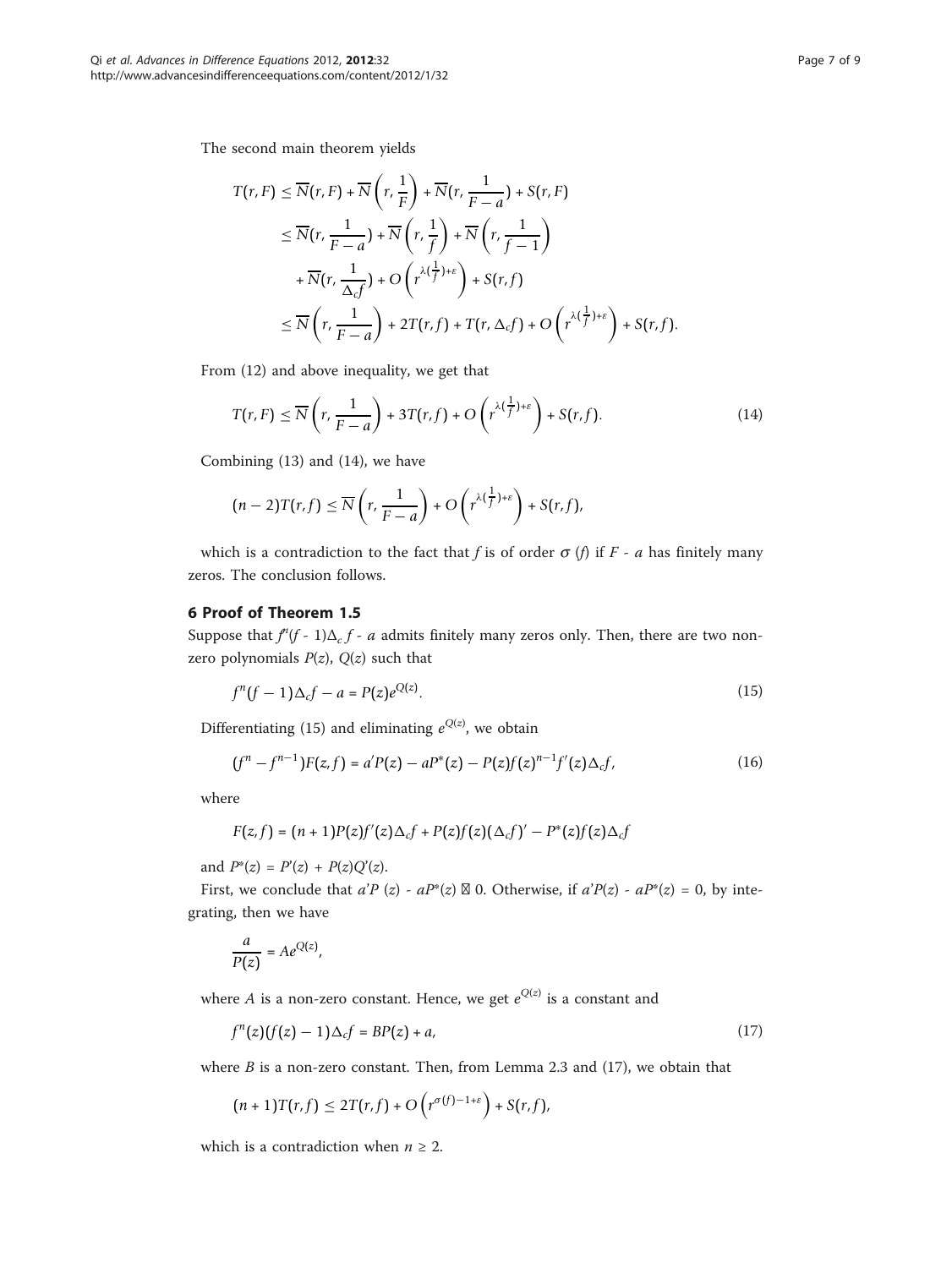$$
aP^*(z) + P(z)f(z)^{n-1}f'(z)\Delta_c f - a'P(z) \equiv 0.
$$
\n(18)

Rewrite (18), we get

$$
f^{n-2}ff'(z)\Delta_c f=\frac{a'P(z)-aP^*(z)}{P(z)},
$$

hence

$$
f^{n-2}f^{2}f'(z)\frac{\Delta_{c}f}{f} = \frac{a'P(z) - aP^{*}(z)}{P(z)}.
$$
\n(19)

Then, combining Lemmas 2.2, 2.4 and Equation (19), we conclude that

$$
m(r, ff'(z)\Delta_c f)=S(r, f),
$$

which contradicts (1).

It remains to consider the case that  $F(z, f) \boxtimes 0$ . We rewrite (16) in the form that

$$
(f(z)^{n+2} - f(z)^{n+1}) \frac{F(z, f)}{f(z)^2} = a'P(z) - aP^*(z) - P(z)f(z)^{n-1}f'(z)\Delta_c f \tag{20}
$$

and

$$
f(z)^{n+1}\left((f(z)-1)\frac{F(z,f)}{f(z)^2}\right)=a'P(z)-aP^*(z)-P(z)f(z)^{n-1}\frac{f'(z)\Delta_{c}f}{f(z)^2}.
$$

By Lemmas 2.2 and 2.4, we know that

$$
m\left(r,\frac{F(z,f)}{f(z)^2}\right)=S(r,f)
$$

and

$$
m\left(r,\left(f(z)-1\right)\frac{F(z,f)}{f(z)^2}\right)=S(r,f).
$$

As  $f(z)$  is entire, we get that the poles of  $\frac{F(z,f)}{f(z)^2}$  may be located only at the zeros of j (*z*). If  $\frac{F(z,f)}{f(z)^2}$  has infinitely many poles, then from that a zero of  $f(z)$  with multiplicity t should be a pole of  $t + 1$  of  $\frac{F(z,f)}{f(z)^2}$ . Since  $n \ge 2$ , we know that the left side of (20) must have infinitely many zeros, which is a contradiction that  $a'P(z) - aP^*(z)$  is a non-zero polynomial. We get

$$
N\left(r,\frac{F(z,f)}{f(z)^2}\right)=O(\log r) \quad \text{and} \quad N\left(r,\left(f(z)-1\right)\frac{F(z,f)}{f(z)^2}\right)=O(\log r).
$$

Hence

$$
T\left(r,\frac{F(z,f)}{f(z)^2}\right)=S(r,f)
$$